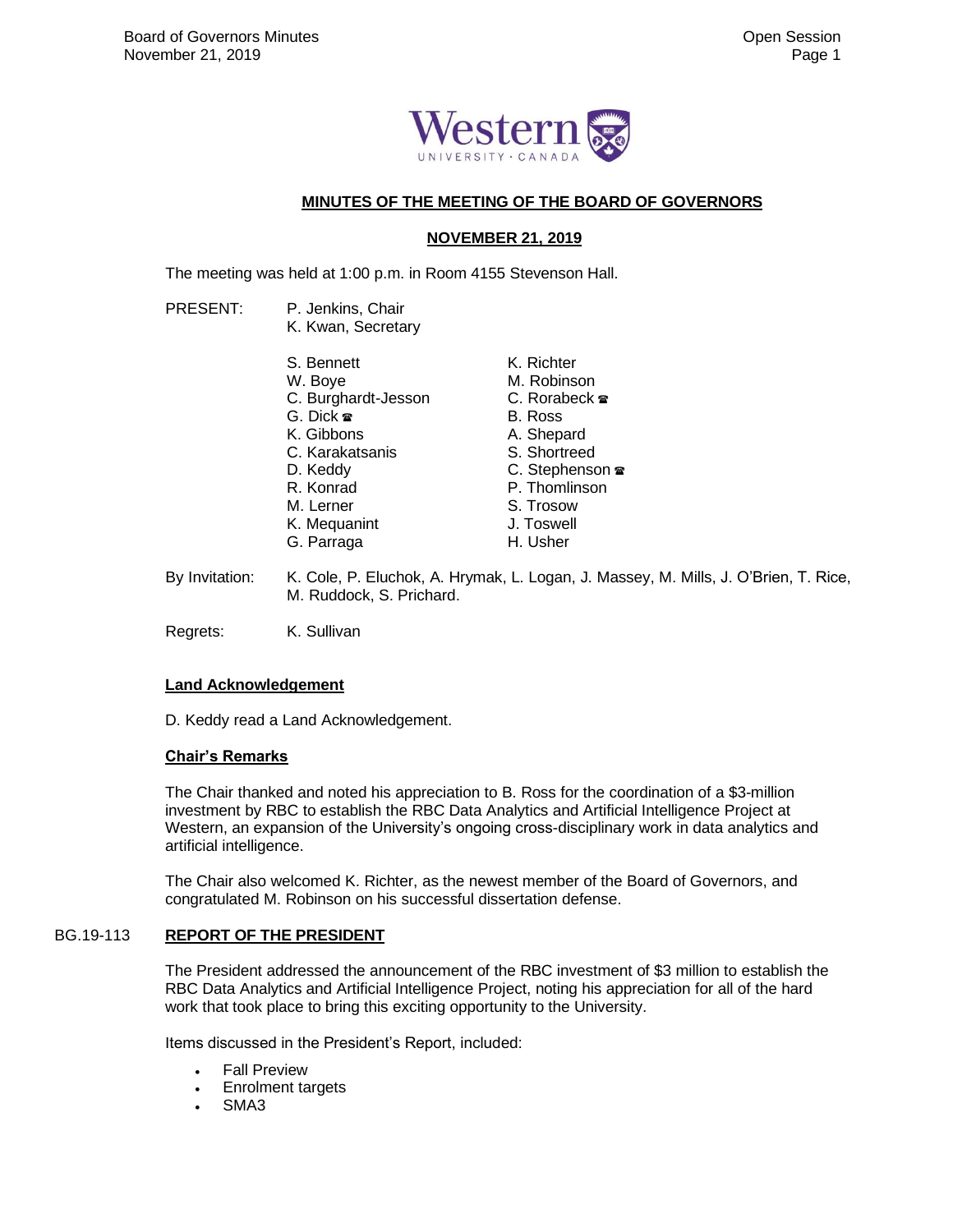- Strategic Planning preparation
- Weldon Library renovation process
- Climate change research opportunities
- The faculty inducted into the Royal Society of Canada

A. Hrymak, Provost & Vice-President (Academic) provided members with further information on the SMA3 agreement. He advised members that he was committed to providing a presentation at a town hall meeting, as well as to Senate and the Board of Governors, in January 2020.

#### BG.19-114 **UNANIMOUS CONSENT AGENDA** [Appendix I]

It was moved by K. Gibbons, seconded by D. Keddy,

That the 13 items listed in Appendix I, Unanimous Consent Agenda, except item 10, be approved or received for information.

CARRIED

#### BG.19-115 **Minutes of the Previous Meeting**

The open session minutes of the meeting of September 24, 2019 were approved as circulated.

#### BG.19-116 **Business Arising from the Minutes**

There were no items noted as business arising from the September 24, 2019 minutes.

## **REPORT OF THE PROPERTY & FINANCE COMMITTEE** [Appendix II]

Prior to considering the Report of the Property & Finance Committee, K. Gibbons noted that there were no additional details of the Committee's work to provide.

#### BG.19-117 **Information Items Reported by the Property & Finance Committee**

Appendix II, Report of the Property & Finance Committee, contained the following items that were received for information by unanimous consent:

- Scholarships, Awards, Prizes
- Diabetes Canada Chair in Diabetes Management: Name Change
- John F. Wood Chair in Innovation in Business Education: Name Change
- Report of the Investment Committee
- Semi-Annual Ratio Report on Non-Endowed Funds

## **REPORT OF THE SENIOR POLICY & OPERATIONS COMMITTEE** [Appendix III]

Prior to considering the Report of the Senior Policy & Operations Committee, P. Jenkins indicated that the Committee was trying to progress the Lieutenant Governor in Council vacancy on the Board of Governors.

#### BG.19-118 **Revisions to MAPP 1.52 Policy on Sexual Violence**

It was moved by R. Konrad, seconded by S. Trosow,

That the Board of Governors approve the revisions to MAPP 1.52 – Policy on Sexual Violence, effective May 1, 2020, as shown in Appendix III, Annex 1.

CARRIED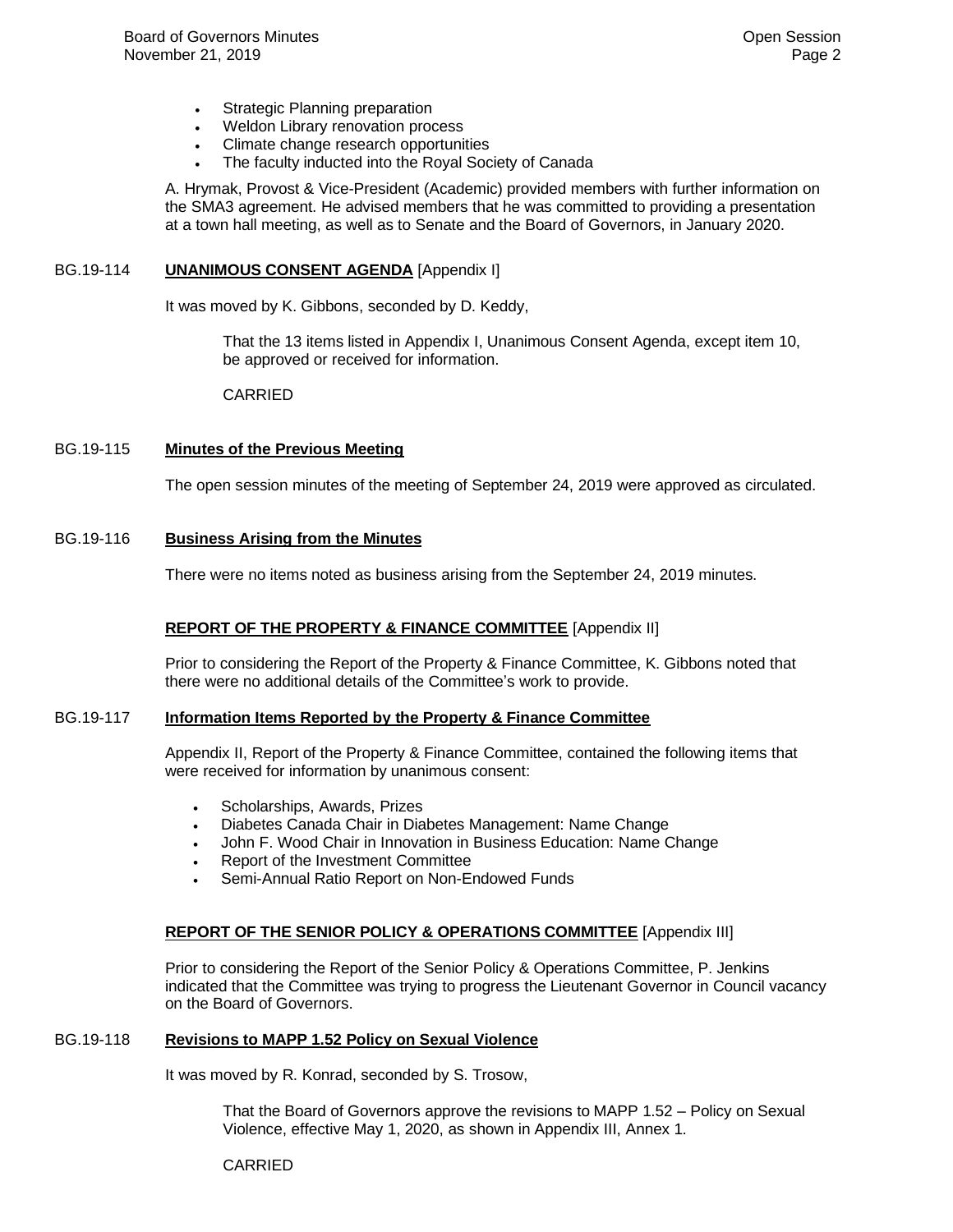A. Hrymak, Provost & Vice-President (Academic) provided information to the Board on the requirement by the government to review MAPP 1.52 – Policy on Sexual Violence. He advised that the changes to the policy came from data gathered via the Sexual Violence survey. He noted that the changes in the policy involved communication and awareness of the policy, as well as changes to gender-based and sexual violence language. He further noted that the Communications team would be working with Student Experience to develop communication (i.e. infographic) tools to make the policy more accessible to the community.

A member requested clarification on the consultation process for the amendments to the Policy on Sexual Violence. J. Massey, Associate Vice-President (Student Experience) advised members that there was strong engagement from various campus stakeholder groups during the consultation period. She noted that 17 hours of focus groups and over 500 student survey responses had been collected. While the number of survey responses may not have been high, she advised members that the quality and depth of the responses were of great value to the team in making the proposed changes. She clarified that the ongoing focus of this project would be to address prevention and education, as well as a strong communication strategy to ensure that stakeholders are aware of the processes in place and resources available in times of crisis.

#### BG.19-119 **Annual Report on Gender-based and Sexual Violence**

In March 2019, the provincial government mandated that post-secondary institutions provide their Board of Governors with an annual report on work underway to address gender-based sexual violence. The report contained in Appendix III, Annex 3 provided an update on the progress made between January 2017 and April 30, 2019.

A member asked if there was an expectation that the reporting statistics in future reports would increase. J. Massey, Associate Vice-President (Student Experience) responded that she did expect to see increasing numbers, which would reflect, in her view, an increasing number of people reaching out for help. She noted that having a better understanding of the numbers also raised questions regarding the adequacy of resources, a lesson that might be learned from the experience of other institutions. J. Massey indicated that the reviews would be ongoing. The report will be available online with the resources also accessible.

## BG.19-120 **Information Items reported by the Senior Policy and Operations Committee**

Appendix III, Report of the Senior Policy and Operations Committee, contained the following item that was received for information by unanimous consent:

• Committee Appointments

## **REPORT OF THE GOVERNANCE AND BY-LAWS COMMITTEE** [Appendix IV]

## BG.19-121 **Information Items reported by the Governance and By-Laws Committee**

Appendix IV, Report of the Governance and By-Laws Committee, contained the following items that were received for information by unanimous consent:

- Results of the 2019 Board of Governors By-Election
- Board Election Schedule for Spring 2020

## **REPORT OF THE AUDIT COMMITTEE** [Appendix V]

Prior to considering the Report of the Audit Committee, S. Bennett provided a high-level overview of the recent work of the Committee.

#### BG.19-122 **Health, Safety, & Well-being Annual Report 2018/19**

The Health, Safety, & Well-being Annual Report 2018/19 was provided to the Board of Governors for information in Appendix V, Annex 1.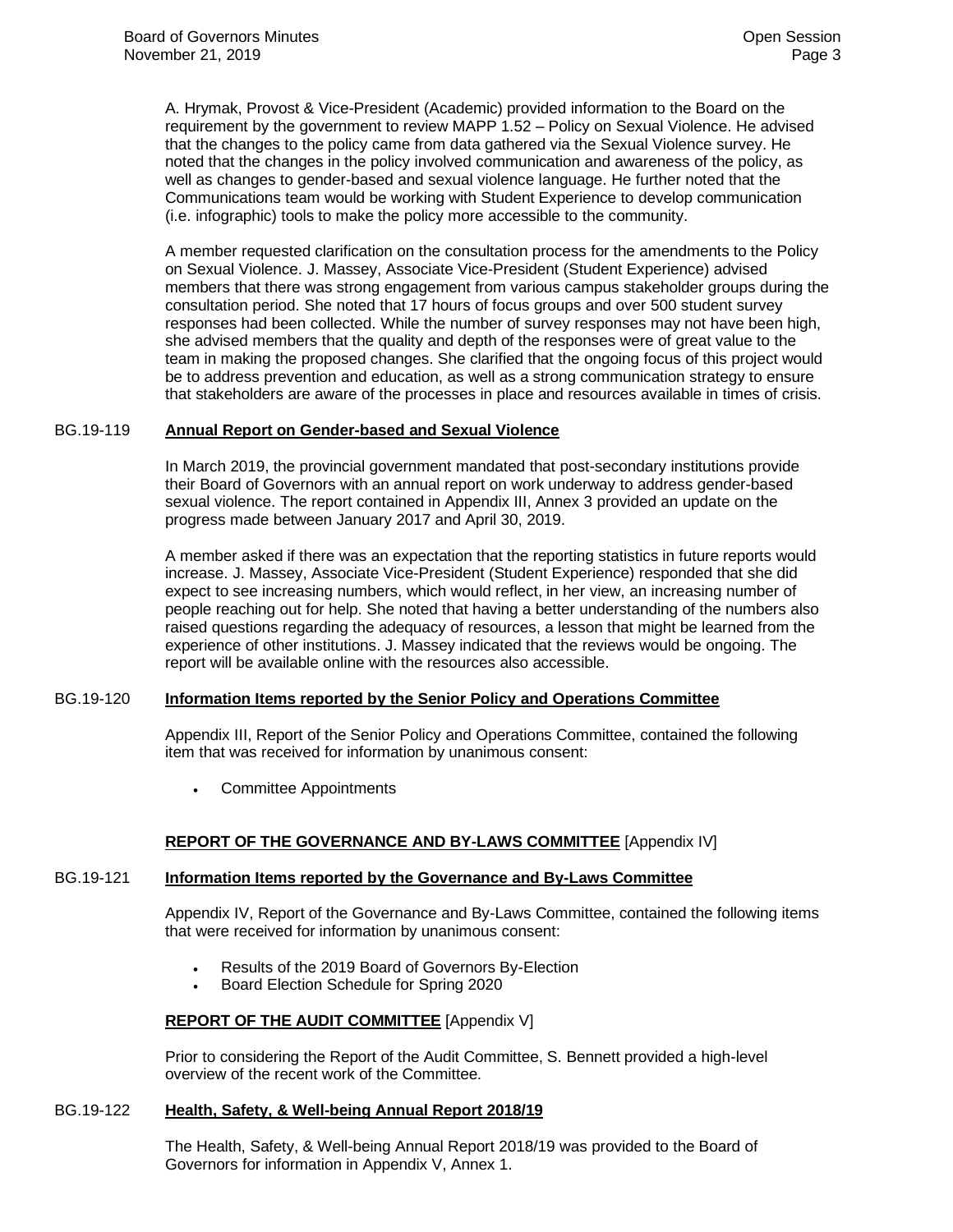A member requested clarification on the forthcoming Pets and Service Pets policy noted in the report, as well as the lost-time injury time reported in the Health, Safety, & Well-being Annual Report 2018/19.

M. Mills (Director, Health, Safety & Wellness) clarified that the policy relating to pets on campus would encompass pets, service animals and therapy animals, noting that the work on this policy had been undertaken since the summer of 2018. He also clarified that there had been an increase in lost-time injury reports in the past year, noting that the increases have been related to Food Services employees and resulted from changes in food preparation on campus.

## **ITEMS REFERRED BY SENATE** [Appendix VI]

#### BG.19-123 **Amendment to the Appointment Procedures for Senior Academic and Administrative Officers of the University – Addition of a Vice-Provost & Associate Vice-President (Indigenous Initiatives)**

It was moved by R. Konrad, seconded by S. Bennett,

That the Board of Governors approve that the Appointment Procedures for Senior Academic and Administrative Officers of the University be revised to include the Vice-Provost and Associate Vice-President (Indigenous Initiatives) as shown in Appendix VI.

#### CARRIED

## BG.19-124 **Amendment to the Appointment Procedures for Senior Academic and Administrative Officers of the University – Change of Title in Section I: Vice-President (External)**

It was moved by K. Gibbons, seconded by D. Keddy,

That the Board of Governors approve that the title of the Vice-President (External) in the Appointment Procedures for Senior Academic and Administrative Officers of the University (Section I) be changed to Vice-President (University Advancement).

CARRIED (Unanimous Consent)

#### BG.19-125 **Renewal of the Articulation Agreement between Western University, King's University College, Huron University College and Fanshawe College Regarding the Transfer of Credit for Students in the Business-Accounting Diploma Program**

It was moved by K. Gibbons, seconded by D. Keddy,

That the Board of Governors approve the renewal of the Articulation Agreement between Western University, King's University College, Huron University College and Fanshawe College regarding the transfer of credits for students in the Business-Accounting Diploma Program effective September 1, 2019, as shown in Appendix VI, Annex 1.

CARRIED (Unanimous Consent)

## BG.19-126 **Information Items Referred by Senate**

Appendix VI, Items Referred by Senate, contained the following item that was received for information by unanimous consent:

• Report of the Academic Colleague

A member noted that concerns had been raised at the Senate meeting of November 15, 2019, relating to Western libraries and the collections. The President provided a summary of those concerns, noting that there would be ongoing discussions with colleagues to ensure